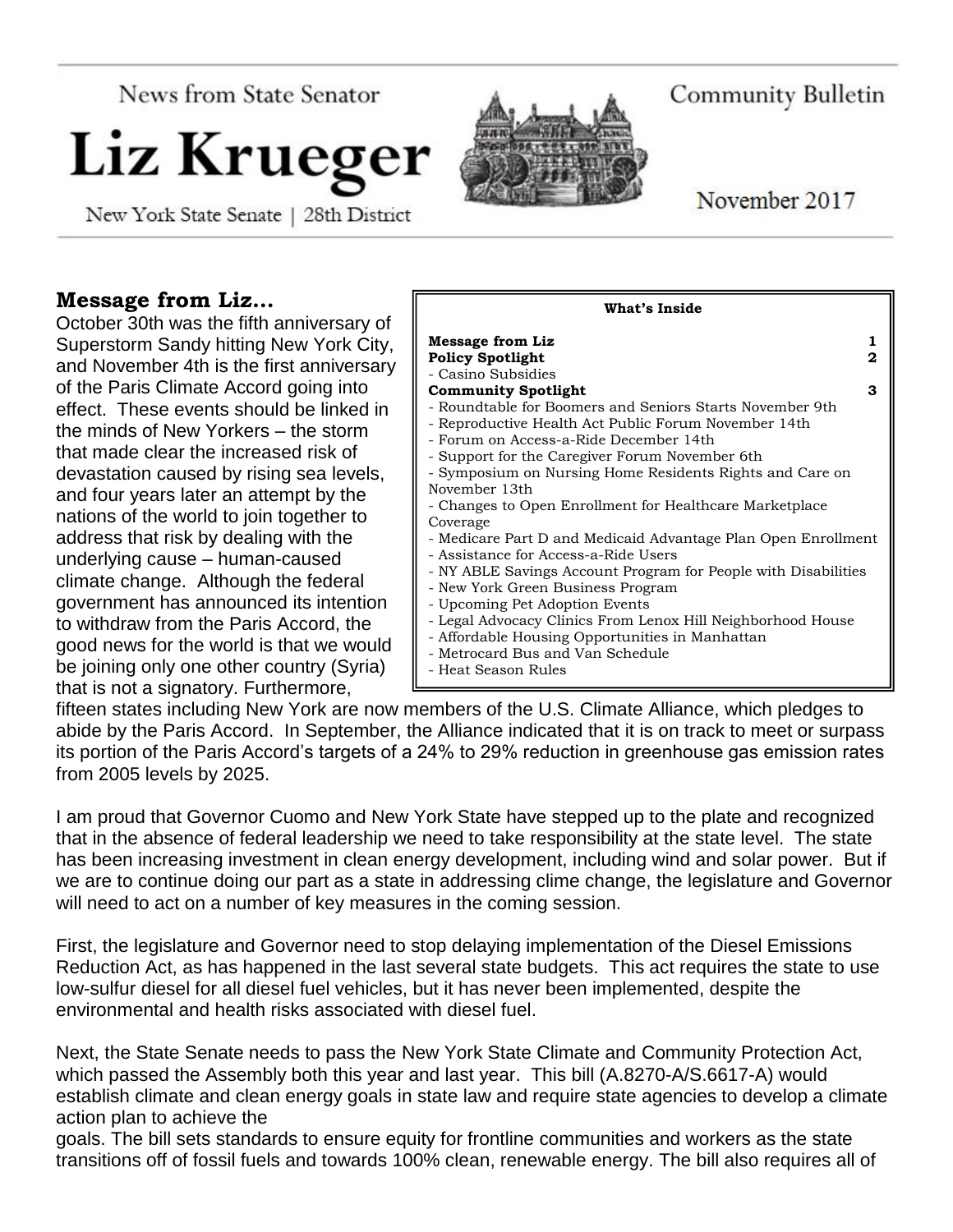New York State government to consider statewide emissions reductions and equity in permitting and funding decisions

Beyond legislation setting state standards, we can push the envelope in using the power of state resources to discourage continued reliance on polluting fossil fuels. That is why I have introduced legislation (A.3712/S.4596) that would require the State Comptroller to divest from fossil fuels by 2020. I have also introduced legislation (S.6881/A.8675) to increase scrutiny of tax breaks for the use of fossil fuels by requiring regular review of these subsidies to determine whether they serve the public good.

I was pleased that I received a score of 100 from Environmental Advocates in the most recent legislative session, and will be striving to do the same next year. It is more important now than ever that New York be at the cutting edge of efforts to address climate change.

## **POLICY SPOTLIGHT**

#### *Casino Subsidies*

In 2013 voters approved a Constitutional Amendment to allow up to seven casinos in New York State "specifically for the legislated purposes of promoting job growth, increasing aid to schools, and permitting local governments to lower property taxes through revenues generated." When the legislature had first considered this amendment, I raised numerous concerns regarding whether casino gambling was an appropriate economic development model and have voted against multiple casino bills that came before the Senate. Recent news reports seem to be bearing out my concerns. Three upstate casinos have earned about \$220 million less in total revenue than they projected when they won the bids for their gaming licenses in 2014. Even more concerning, several casinos applied to local Industrial Development Agencies for - and received - financial assistance. When voters passed the amendment, I expect they thought that the lower property taxes they were promised would be for homeowners and local businesses, not the casinos themselves.

I am deeply concerned that the oversaturation of the gambling market will result in more and more requests for state and local government assistance, and have therefore introduced legislation that would ban state subsidies for casinos. S.6919 prohibits casino gaming licensees from seeking state or local assistance - including tax incentive programs, PILOT payments, or other tax breaks - when calculating the amount of capital investment that must be made as part of the project. The bill also explicitly amends the Public Authorities law to prohibit the issuance of tax breaks or other financial incentives to companies authorized to construct class III gaming facilities by public benefit corporations or their subsidiaries.

Taxpayers should not be on the hook subsidizing casino construction or gambling operations through tax abatement requests. This bill would prohibit these requests in the future and make it explicit that companies should be fully capitalized and have the funds necessary when applying for a casino license. I am not a zealot against legal gambling – but forcing taxpayers to subsidize these activities or pretending gambling is a beacon of hope for economic development is a loser's bet.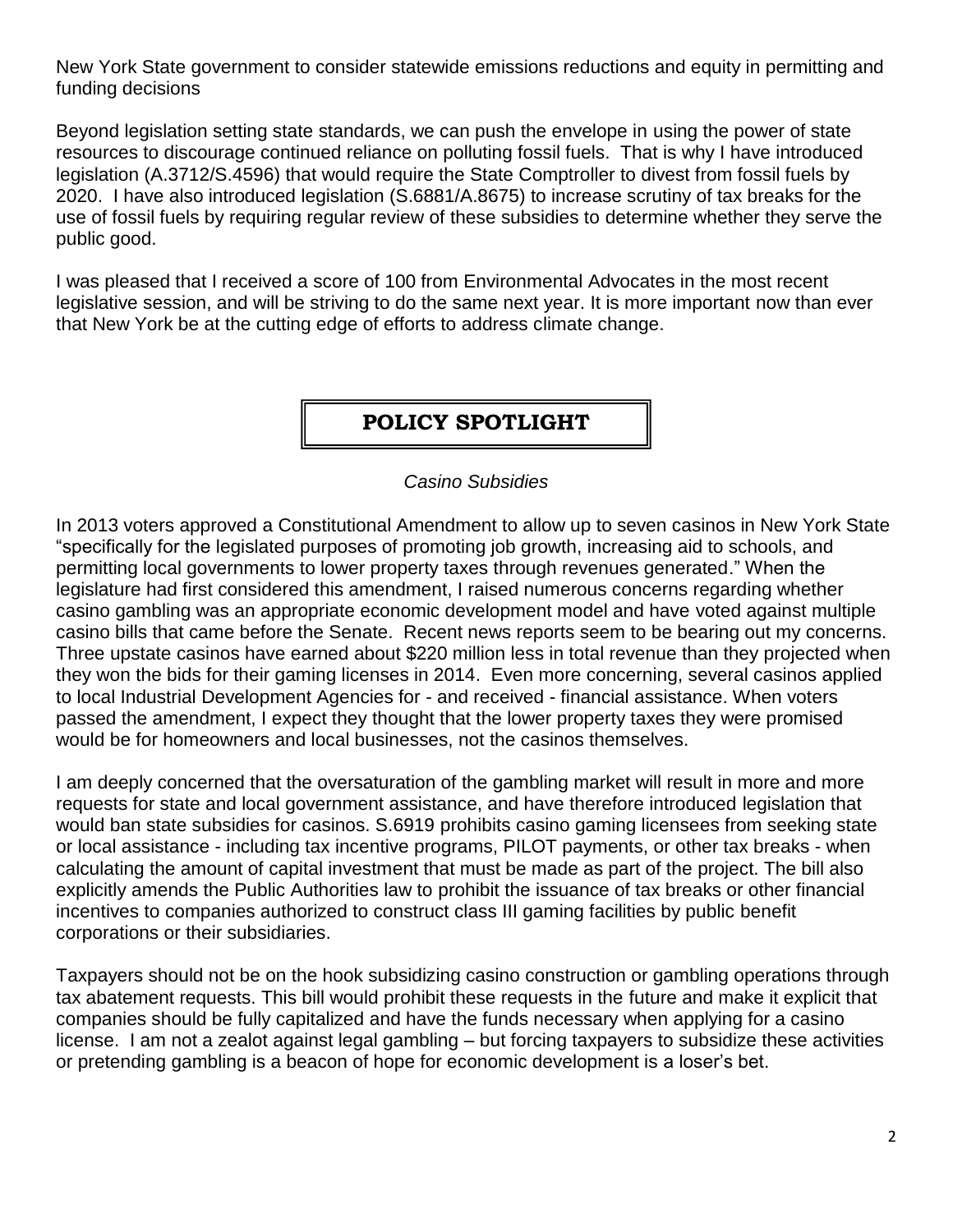## **Roundtable for Boomers and Seniors Starts November 9th:**

The Roundtable for Boomers & Seniors provides an opportunity for constituents to come together to explore life issues that are relevant across the age span. At each session, attendees hear from and engage with professionals who are knowledgeable on topics that are of most concern to the growing population of older adults in New York City. Over the course of five sessions, the Roundtable looks at a specific issue from different perspectives each month. This year's series will focus on engagement. The first roundtable will take place Thursday, November 9th from 8:30 to 10:30 a.m. at Lenox Hill Neighborhood House, 331 East 70th Street, and the topic will be loneliness. To RSVP call (212) 490- 9535 or email *Ikrueger@nysenate.gov.* 

#### **Reproductive Health Act Public Forum November 14th:**

On Tuesday, November 14th from 6:30 to 8:30 p.m, I am hosting an event on The Reproductive Health Act at the CUNY Graduate Center, Proshansky Auditorium, 365 Fifth Avenue at 34th Street. I will be joined by actress and advocate Martha Plimpton, as well as other prominent advocates, to increase awareness of and support for modernizing NYS law in the face of federal threats, ensuring that abortions in our State will remain safe, accessible, and legal. Join us to learn about volunteer opportunities and political actions you can take to help pass the Reproductive Health Act in 2018. RSVP at http://tinyurl.com/ReproductiveHealthAct or by calling (212) 490-9535.

#### **Forum on Access-a-Ride December 14th:**

On Thursday, December 14th from 6:00 to 8:00 p.m, I am hosting a Forum on Access-a-Ride, its challenges and the MTA's plans for its improvement, at Mount Sinai Downtown - 10 Union Square East between 14th and 15th Streets, in the 2nd Floor Conference Room. RSVP at <http://tinyurl.com/Access-A-Ride> or by calling (212) 490-9535.

#### **Coping with Cancer -- Support for the Caregiver Forum November 6th:**

Memorial Sloan Kettering is hosting an "in-person only" forum called CancerSmart: 'Support for the Caregiver: Practical Advice and Tips for Coping' on Monday, November 6th at 5:00 pm. The Forum will take place at Zuckerman Research Center Auditorium, 417 East 68th Street (between York and First Avenues).

This is a free event. Registration is preferred. To register and receive information about future discussions, visit us at [www.cancersmart.org](http://www.cancersmart.org/) or call 212-639-3074.

#### **Symposium on Nursing Home Residents Rights and Care on November 13th:**

On November 13, 2017 form 9:30am – 2:00pm the Long Term Care Community Coalition (LTCCC) is hosting a Symposium entitled "Fulfilling the Promise: Resident Rights & Resident Care in the New Federal Standards for Nursing Homes." The symposium will feature speakers discussing relevant aspects of the new federal standards for nursing home care and other topics related to accessing the care and services that every resident deserves. Presenters include Richard Mollot from LTCCC, Toby Edelman from the Center for Medicare Advocacy and Samantha Rauer from Mobilization for Justice. The Symposium will take place at the American Red Cross, 520 West 49th Street, NYC. For more information or to register, please contact Sara Rosenberg at 212-385-0355 or [sara@ltccc.org.](mailto:sara@ltccc.org)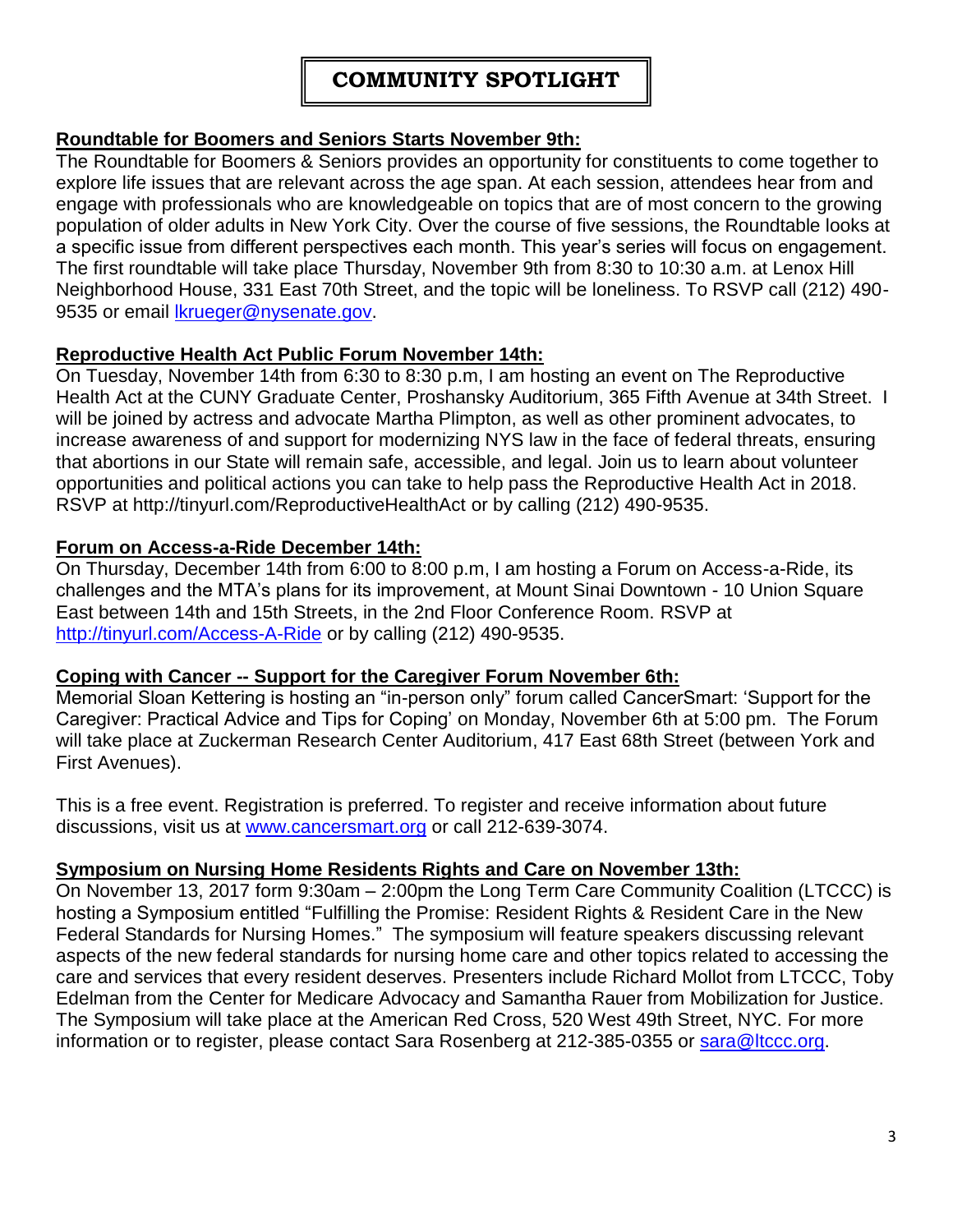## **Changes to Open Enrollment for Healthcare Marketplace Coverage:**

The Open Enrollment Period for the Healthcare Marketplace in New York will run from November 1, 2017 to January 31, 2018. Although the Trump administration decided to significantly shorten the Open Enrollment Period, New York has its own marketplace, and therefore, is able to determine the length of its Open Enrollment Period. If you want to enroll for health insurance through the individual marketplace for coverage in 2018, or switch plans, the upcoming Open Enrollment Period will run from November 1, 2017 to January 31, 2018. It is also important for you to know that eligible policy holders will still receive cost-sharing subsidies to help make the cost of health insurance more affordable.

2018 health insurance plan details are now available. If you would like to consult with a trained representative at no charge prior to selecting your health insurance plan, Navigator Sites are an excellent resource. The following is the contact information for a local Navigator Site:

Community Service Society of New York [633 Third Avenue, 10th Floor](https://maps.google.com/?q=New+York%0D%0D+633+Third+Avenue,+10th+Floor%0D%0D+New+York,+NY+10017&entry=gmail&source=g) [New York, NY 10017](https://maps.google.com/?q=New+York%0D%0D+633+Third+Avenue,+10th+Floor%0D%0D+New+York,+NY+10017&entry=gmail&source=g)  Phone: [888-614-5400](tel:(888)%20614-5400)

Please make sure to call and schedule an appointment for November 1st through January 31st to ensure health care coverage in 2018. **You will need to sign up for a health insurance policy by December 15th in order for it to take effect January 1, 2018.**

Before selecting your plan, it is important to check the following:

Will your primary physician, ob/gyn, and any specialists accept the insurance? This is important to verify, even if you are not changing plans. Health insurance companies are using narrower provider networks than before, which may cause reductions to their list of in-network providers. Please note that a new search tool has been added to the New York State of Health marketplace website: [https://pndslookup.health.ny.gov/.](https://pndslookup.health.ny.gov/) This tool allows you to search by medical provider to see what health insurance plans s/he accepts. It also allows you to search by health plan to see which medical providers are in-network.

Will any regularly prescribed medications be covered under the plan? Each health insurance plan has a list of pharmaceuticals that are covered. If you are concerned about prescriptions being covered, this is important to verify before you enroll in the plan. Navigator Site representatives can provide assistance with this.

Which plan will be the most affordable while providing the amount of coverage you need? Research has shown that many people do not take the time to comparison shop before selecting a health insurance policy. It is worth taking the time to consider your healthcare needs and assess which plan will give you the greatest savings based on premiums charged, co-pays, and deductibles. Navigator Site representatives can also provide assistance with doing a comparison of plan costs.

## **Medicare Part D and Medicate Advantage Plan Open Enrollment:**

If you wish to change your Medicare Part D or Advantage Plan coverage, you need to do so during the open enrollment period between October 15 and December 7, 2017. The Legal Advocacy Department of Lenox Hill Neighborhood House is scheduling individual counseling appointments to help you select the best Medicare Advantage or Part D plan for you. For more information or to sign up for an appointment please call Isamar Cornelio at 212-218-0536. Appointments will be held at Lenox Hill Neighborhood House 331 E. 70th Street. You can also receive assistance through the Health Insurance Information, Counseling and Assistance Program (HIICAP) by calling (212) 602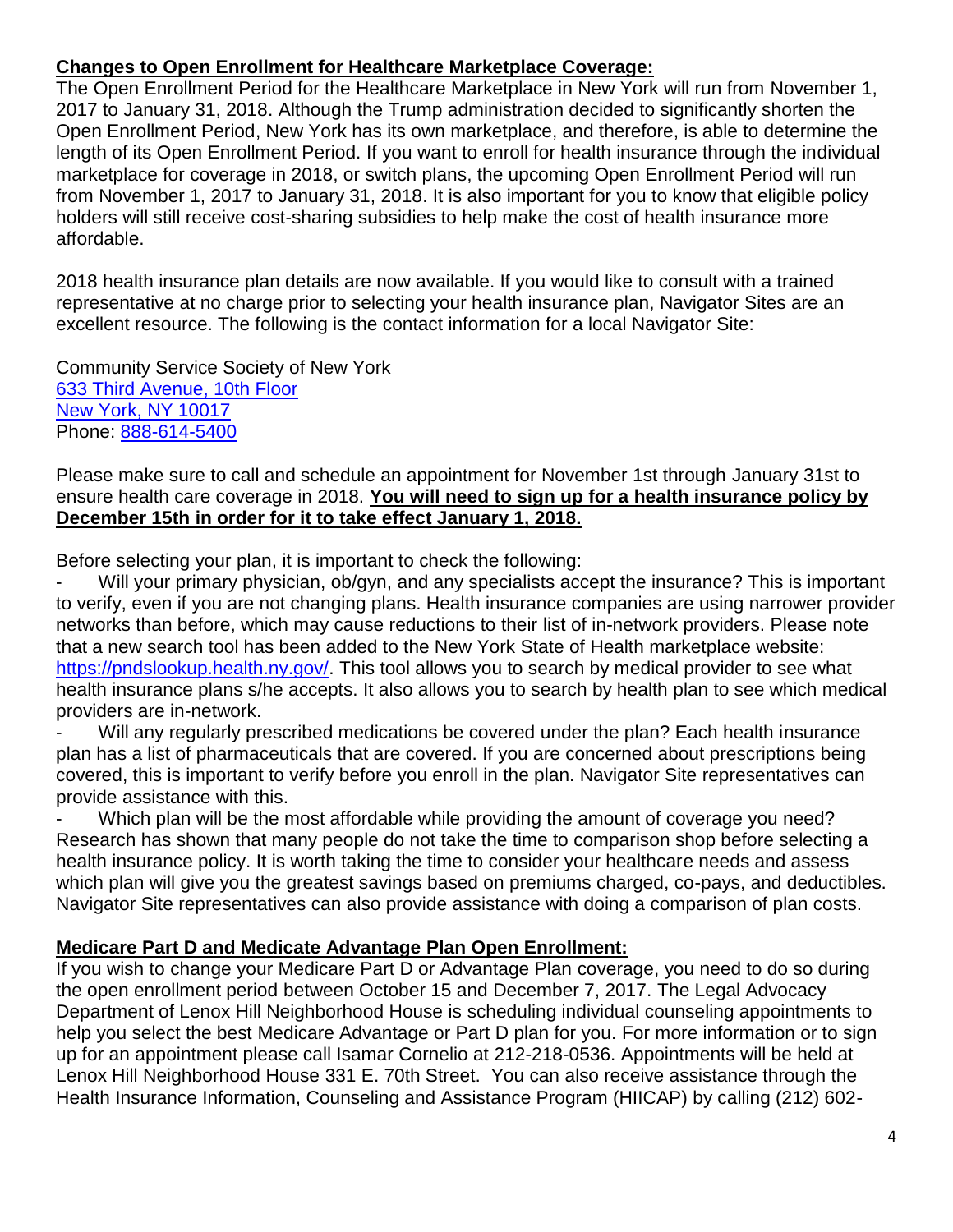4180. There is also an online search tool to help you identify the best plan for you at [https://www.medicare.gov/find-a-plan/questions/home.aspx.](https://www.medicare.gov/find-a-plan/questions/home.aspx)

#### **Assistance for Access-a-Ride Users:**

The Access-A-Ride Reform Group (AARRG!) is an advocacy and legal services coalition dedicated to helping and advocating for New Yorkers with disabilities who use our paratransit system. If you are an Assess-a-Ride user who struggles with constant delays, excessive trip times, language access, or poor service in the paratransit system, AARRG! Wants to hear from you. Take their online survey at [bit.ly/AARRGsurvey](http://bit.ly/AARRGsurvey) to share your thoughts about the quality of service in the system.

AAR users (or potential users) who have experienced difficulty with applications for paratransit service can also get help by emailing Eman Rimawi at erimawi@nylpi.org.

#### **NY ABLE Savings Account Program for People with Disabilities:**

In August, New York State launched the New York Achieving a Better Life (NY ABLE) program, a new savings account program to help those with disabilities build tax-free cash reserves, which their supporters say assists those New Yorkers in maintaining independent and quality lives.

NY ABLE is open to those with a disability before age 26 who are entitled to federal Supplemental Security Income or Social Security Disability Insurance benefits. ABLE accounts can be set up by a person with a disability, their parent or legal guardian, or someone with power of attorney. To qualify, a person must have been disabled by the age of 26. Only one account is allowed per beneficiary.

The annual contribution limit is set at \$14,000, and the accounts can have up to \$100,000 without impacting eligibility for SSI or Medicaid. Typically, someone can only have \$2,000 in savings or assets to qualify for SSI or Medicaid. Withdrawals are tax free if used for qualified expenses that include education, health care, housing, transportation and personal support services, among other uses. There is a \$45 annual fee to maintain an ABLE account (\$55 if paper statements are mailed), and an annual investment fee of .4% if the investment option is chosen.

ABLE accounts are designed to be simpler and less expensive to set up than special needs trusts, the other primary savings vehicle for people with disabilities. Also, unlike a special needs trust, an ABLE account is owned by the person with a disability and can be directly accessed by them. However, special needs trusts have some advantages. For example, trusts aren't subject to the \$100,000 cap regarding SSI and Medicaid eligibility. Also, the state can recoup remaining funds in an ABLE account to repay Medicaid costs after the beneficiary's death, while a trust can be sheltered from Medicaid payback. It may be beneficial to use both a special needs trust and an ABLE account. Consulting a financial planner may help with these decisions.

For more information about NY ABLE, go to the state's website, mynyable.org, email clientservices@mynyable.org or call (855) 569-2253. Applications can be filled out online at mynyable.org, and paper application forms can be downloaded on the website.

#### **New York Green Business Program:**

The Department of Environmental Conservation has launched the New York Green Business (NYGB) program, which provides recognition and benefits to businesses and other entities that have a strong commitment to operating sustainably.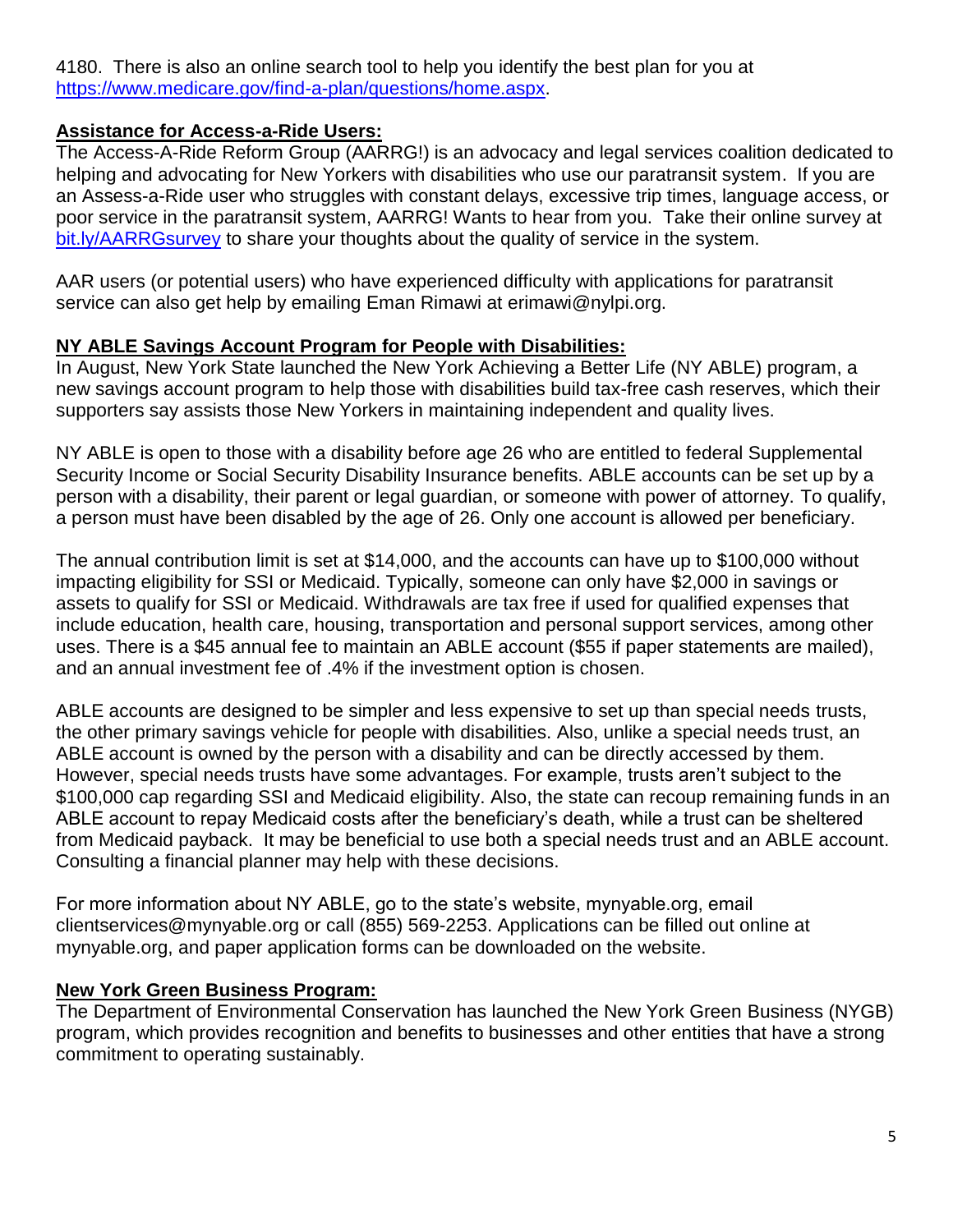Businesses that participate must have a good record of compliance, make future sustainability commitments, and communicate their sustainability commitment to their customers and employees.

Applications for the program are being accepted through Friday, December 15th. Applications and more information can be found on DEC's website at<http://www.dec.ny.gov/chemical/103000.html>

## **Upcoming Pet Adoption Events:**

Animal Care Centers of NYC (ACC) is sponsoring several Pet Adoption events around the district in December. Upcoming dates and locations are:

Saturday, November 11, 11AM-3PM, Biscuits and Baths (Dogs only) 1064 First Avenue at 58<sup>th</sup> Street

Sunday, November 26<sup>th</sup>, 12-4PM, Petco Union Square, 860 Broadway at Union Square North

Upcoming events are also listed at<http://nycacc.org/Events.htm>

# **Legal Advocacy Clinics At Lenox Hill Neighborhood House:**

The Lenox Hill Neighborhood House Legal Advocacy Center Offers assistance on a number of different issues. Here is a list of their ongoing programs and clinics:

● SNAP (formerly Food Stamps) Clinics: Wednesdays from 10am to 1pm at Lenox Hill Neighborhood House, 331 East 70th Street. First come, first served. Bring proof of identity, income information, utility bill, proof of housing costs, information on any dependents and if you are 60 or over or on SSI/SSD, information on medical costs. For more information, call [212-218-0431.](tel:212-218-0431)

● SCRIE Clinics: Walk-in Clinic. The next clinic will take place Thursday, December 14th from 9:30 a.m to 1:00 p.m at Lenox Hill Neighborhood House, 331 East 70<sup>th</sup> Street. You must arrive before Noon to ensure you can be seen. If you are 62 years or older, live in a rent regulated apartment and have an annual household income of \$50,000 or less you may be eligible for the Rent Freeze Program. Find out if you are eligible and get assistance applying or recertifying for SCRIE.

● Tenants Rights Advice Clinic: Walk-in clinic, first Thursday of every other month, starting November

2. From 10am to 1pm at 331 East 70th Street, First come-first Served. Please bring all relevant housing-related documents with you.

● End-of-Life Planning/Advance Directives: volunteer attorneys may be able to assist you with oneon-one counseling and individualized drafting of Advance Directives including Health Care Proxies, Living Wills, Powers of Attorney, and simple, low-asset Wills. If you are interested in being screened for a possible appointment, call the intake hotline at [212-218-0503 ext 4.](tel:212-218-0503%20ext%204)

● Health Care Access/Medicare/Medicaid: call [212-218-0503 ext 3.](tel:212-218-0503%20ext%203) Find out about Medicare Savings Programs, Medicaid home care, Medicare Part D, Medicaid Spend-down, EPIC and if you are eligible for Medicaid.

• Health Insurance Enrollment: call [212-218-0432.](tel:212-218-0432) Assistance with finding and enrolling in an affordable health insurance plan.

# **VOLS Legal Clinics for Low-Income Residents Over Age 60:**

The Volunteers of Legal Services (VOLS) Elderly Project provides pro-bono legal services to lowincome people over age 60 who live in Manhattan. VOLS conducts legal clinics each month at senior centers where seniors can discuss their legal concerns in confidence, receive legal advice and, where appropriate, obtain referrals to a volunteer lawyer for representation. Areas of legal assistance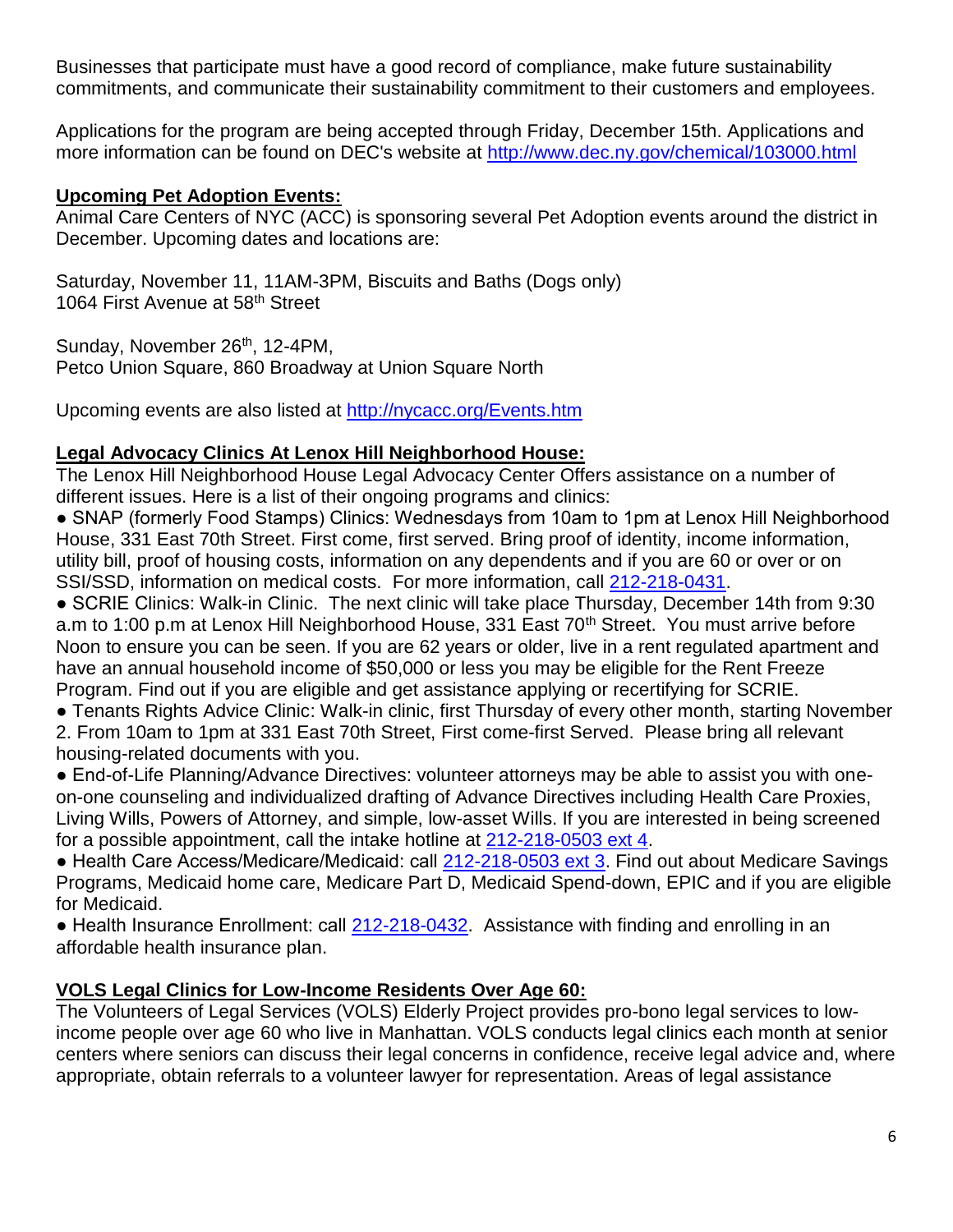include wills, medical directives, powers of attorney, housing, consumer matters and Medicaid. Over 150 lawyers serve on their Elderly Project volunteer attorney roster.

Burden Center for the Aging, 1484 First Avenue (between 77th & 78th Streets) — 2 pm, 2nd Friday of the Month (November 10, October 8). Call Margaret Reiff at 212-879-7400, ext. 204 for information.

Stanley Isaacs Senior Center, 415 East 93rd Street (east of 1st Avenue) — 10 am, 3rd Friday of the Month (November 17, December 15). Call Khristel Simmons at 212-360-7620 ext, 158 for information.

Encore Community Services Senior Center, St. Malachy's Church - 239 West 49th Street (between Broadway and 8th Avenue) — 10 am, November 27, December 72. Call Narobe Arias at 212-581- 2910, ext 125 for information.

## **Affordable Housing Opportunities in Manhattan:**

**West 29th Street Apartments Phase 2** is now accepting applications for 15 affordable studio, 1- and 2 bedroom apartments newly constructed at 221 West 29th Street in the Chelsea neighborhood in Manhattan. Rents for these apartments range from \$621 to \$2,743 depending on unit size and income. To be eligible, applicants must have incomes between \$23,178 and 124,020 depending on unit and family size. Asset limits also apply. Preference will be given to Community Board 5 residents for 50% of units, mobility-impaired persons for 5% of units, visual- and/or hearing-impaired persons for 2% of units, and City of New York municipal employees for 5% of units. A full description of the building and application process is available at

[https://a806-housingconnect.nyc.gov/nyclottery/AdvertisementPdf/406.pdf.](https://a806-housingconnect.nyc.gov/nyclottery/AdvertisementPdf/406.pdf)

Households may elect to submit an application by one of two methods: EITHER online OR by mail. To submit your application online now, please visit NYC Housing Connect at [www.nyc.gov/housingconnect](http://www.nyc.gov/housingconnect) and select "Apply for Housing." To request an application by mail, mail a self-addressed envelope to: Affordable Housing, Dept. 29, 1357 Broadway, Box 309, New York, NY 10018.

Completed applications must be submitted online or returned by regular mail only to the post office box that will be listed on the application. Applications must be submitted online or postmarked by November 15, 2017. Applicants who submit more than one application may be disqualified.

**West 42nd Street Apartments Phase II** is now accepting applications for 166 affordable studio, 1 and 2 bedroom apartments newly constructed at 605 West 42nd Street in the Clinton neighborhood in Manhattan. Rents for these apartments range from \$613 to \$2,520 depending on unit size and income. To be eligible, applicants must have incomes between \$22,903 and 114,480 depending on unit and family size. Asset limits also apply. Preference will be given to Community Board 4 residents for 50% of units, mobility-impaired persons for 5% of units, visual- and/or hearing-impaired persons for 2% of units, and City of New York municipal employees for 5% of units. A full description of the building and application process is available at

[https://a806-housingconnect.nyc.gov/nyclottery/AdvertisementPdf/401.pdf.](https://a806-housingconnect.nyc.gov/nyclottery/AdvertisementPdf/401.pdf)

Households may elect to submit an application by one of two methods: EITHER online OR by mail. To submit your application online now, please visit NYC Housing Connect at [www.nyc.gov/housingconnect](http://www.nyc.gov/housingconnect) and select "Apply for Housing." To request an application by mail, mail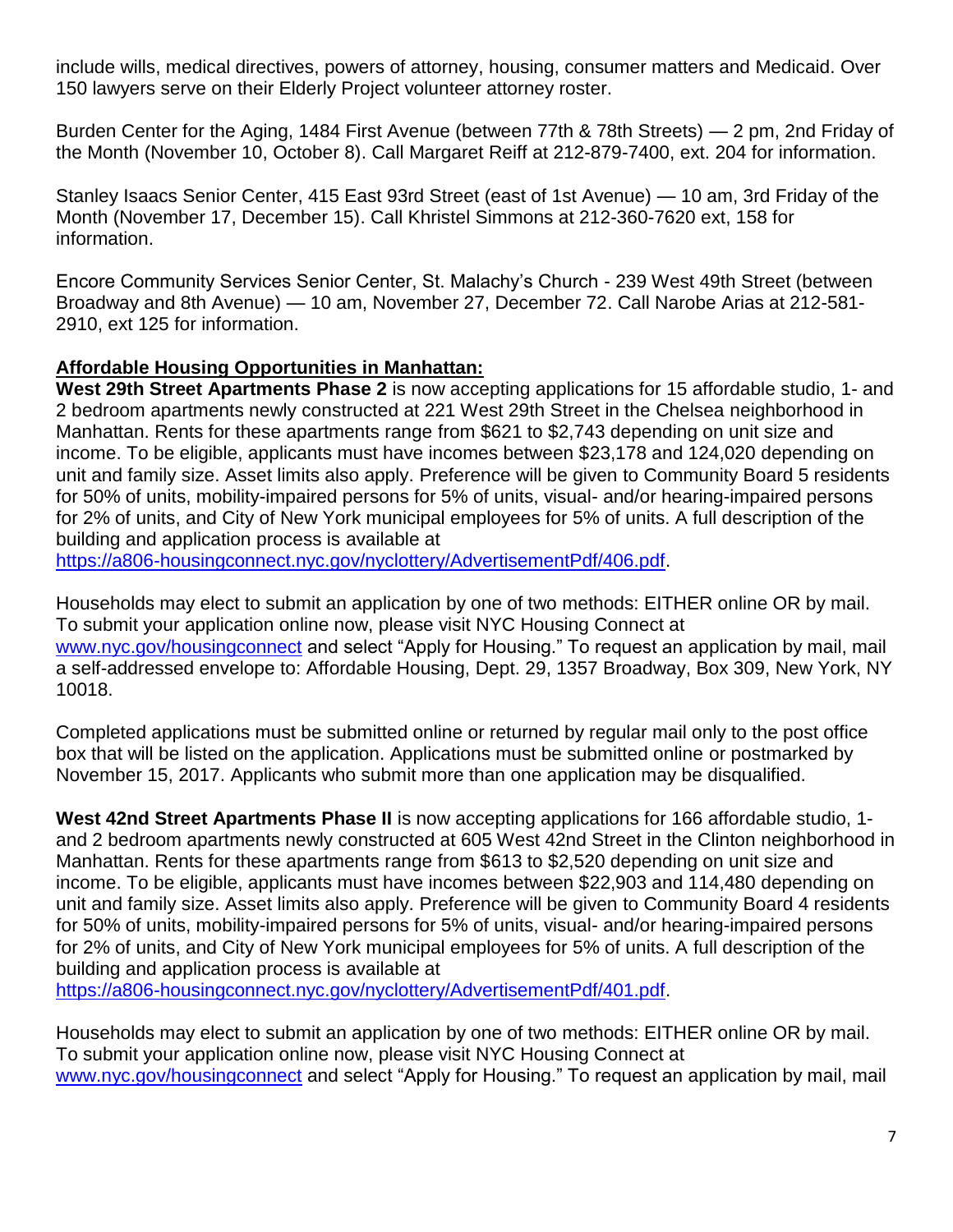a self-addressed envelope to: W. 42nd Street Apartments Phase 2 1357 Broadway Box 460, New York, NY 10018

Completed applications must be submitted online or returned by regular mail only to the post office box that will be listed on the application. Applications must be submitted online or postmarked by December 1, 2017. Applicants who submit more than one application may be disqualified.

**42 West 33rd Street Apartments** is now accepting applications for 45 affordable studio, 1- and 2 bedroom apartments newly constructed at 42 West 33rd Street in the Chelsea neighborhood in Manhattan. Rents for these apartments range from \$867 to \$1,123 depending on unit size and income. To be eligible, applicants must have incomes between \$31,612 and 57,240 depending unit and family size. Asset limits also apply. Preference will be given to Community Board 5 residents for 50% of units, mobility-impaired persons for 5% of units, visual- and/or hearing-impaired persons for 2% of units, and City of New York municipal employees for 5% of units. A full description of the building and application process is available at

[https://a806-housingconnect.nyc.gov/nyclottery/AdvertisementPdf/402.pdf.](https://a806-housingconnect.nyc.gov/nyclottery/AdvertisementPdf/402.pdf)

Households may elect to submit an application by one of two methods: EITHER online OR by mail. To submit your application online now, please visit NYC Housing Connect at [www.nyc.gov/housingconnect](http://www.nyc.gov/housingconnect) and select "Apply for Housing." To request an application by mail, mail a self-addressed envelope to: 42 WEST 33rd STREET APARTMENTS, 1357 Broadway, Box 309, New York, NY 10018

Completed applications must be submitted online or returned by regular mail only to the post office box that will be listed on the application. Applications must be submitted online or postmarked by December 4, 2017. Applicants who submit more than one application may be disqualified.

## **Metrocard Bus and Van Schedule:**

The MTA offers MetroCard-related services throughout New York City through mobile buses and vans. Buses provide a full range of services, including applying for or refilling a Reduced-Fare MetroCard, buying or refilling a regular MetroCard, or getting answers to a MetroCard-related question. Vans sell Unlimited Ride MetroCards and Pay-Per-Ride MetroCards, and they refill MetroCards and Reduced-Fare MetroCards. Buses and vans will be in my district on the following dates and locations:

November 14, 9 - 10:30 am, 92 Street & Lexington Avenue – Bus November 14, 11:00 am - 12:30 pm., 86 Street & Lexington Avenue – Bus November 14, 1:30 - 2:30 pm, 68 Street & Lexington Avenue – Bus November 15, 11 am - 1 pm, 79 Street & York Avenue – Bus November 15, 1:30 - 2:30 pm, 72 Street & York Avenue – Bus November 15, 9 - 10:30 am, 92 Street & Lexington Avenue – Bus November 16, 8:30 - 10:30 am, 47 Street & 2 Avenue – Van November 16, 1:30 - 3:30 pm, 28 Street & 2 Avenue – Van November 16, 9 - 10:30 am, 79 Street & 3 Avenue – Bus November 28, 9 - 10:30 am, 92 Street & Lexington Avenue – Bus November 28, 11:00 am - 12:30 pm., 86 Street & Lexington Avenue – Bus November 28, 1:30 - 2:30 pm, 68 Street & Lexington Avenue – Bus December 1, 9 - 10 am, 57 Street and 1 Avenue – Van